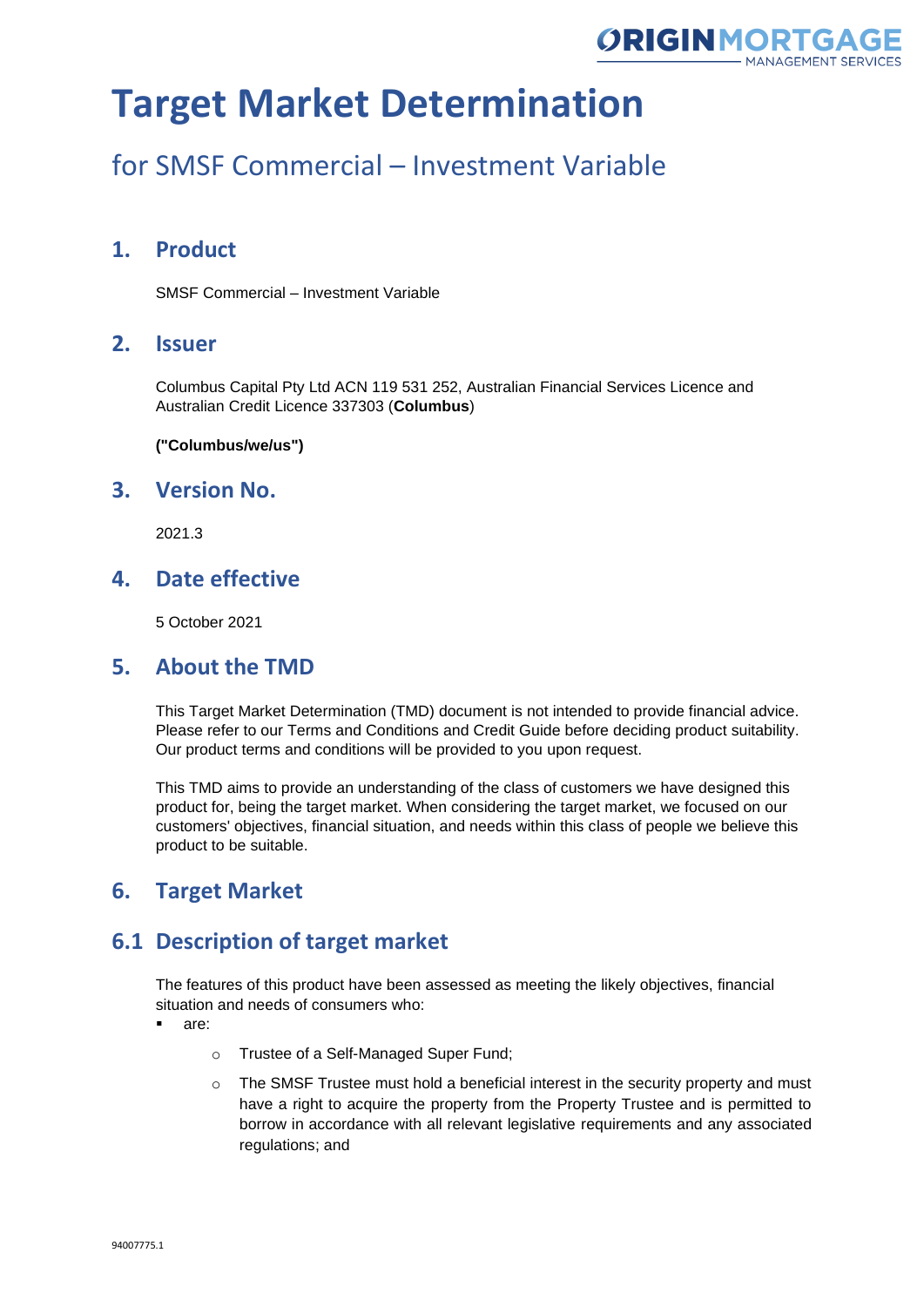

## for SMSF Commercial – Investment Variable

- $\circ$  The Property Trustee, which holds the legal interest in the security property on trust for the SMSF, must meet all relevant legislative requirements and any associated regulations.
- require a loan to purchase or refinance a commercial investment property as part of a Self Managed Super Fund (SMSF);
- want an offset account:
- require the flexibility of a variable interest rate;
- require the ability to make additional extra repayments without penalty; and
- want the option of either principal and interest or interest only repayments.
- satisfy our eligibility criteria;

Although variable interest rates fluctuate, the product meets the likely objectives, financial situation and needs of consumers in the target market because it allows them to deposit SMSF funds into an offset account and/or make additional payments directly into the loan to reduce the amount of interest payable whilst maintaining the flexibility of transferring funds from the Offset account back to the SMSF Cash Management Account. This product also allows consumers to select interest only or principal and interest repayments to reduce their overall debt and build equity.

## **6.2 Classes of consumers for who the product may not be suitable**

This product may not be suitable for consumers who:

- do not meet the eligibility requirements;
- are seeking the certainty of fixed repayments over the term of the loan; or
- are looking to construct a property

#### **6.3 Description of the Product, including key attributes**

- Variable interest rate;
- Repayment options:
	- o principal and interest; and
	- o interest only.
- Minimum loan size: \$50,000
- Maximum Loan Size: \$2,000,000 (subject to LVR and postcode policy)
- Maximum LVR: 70%
- Application fee may be payable
- Settlement fee may be payable
- Valuation fee may be payable
- Ongoing fee may be payable
- Offset facility available

## **7. Distribution Conditions/ Restrictions**

The following distribution channels and conditions have been assessed as being appropriate to direct the distribution of the product to the target market:

• Direct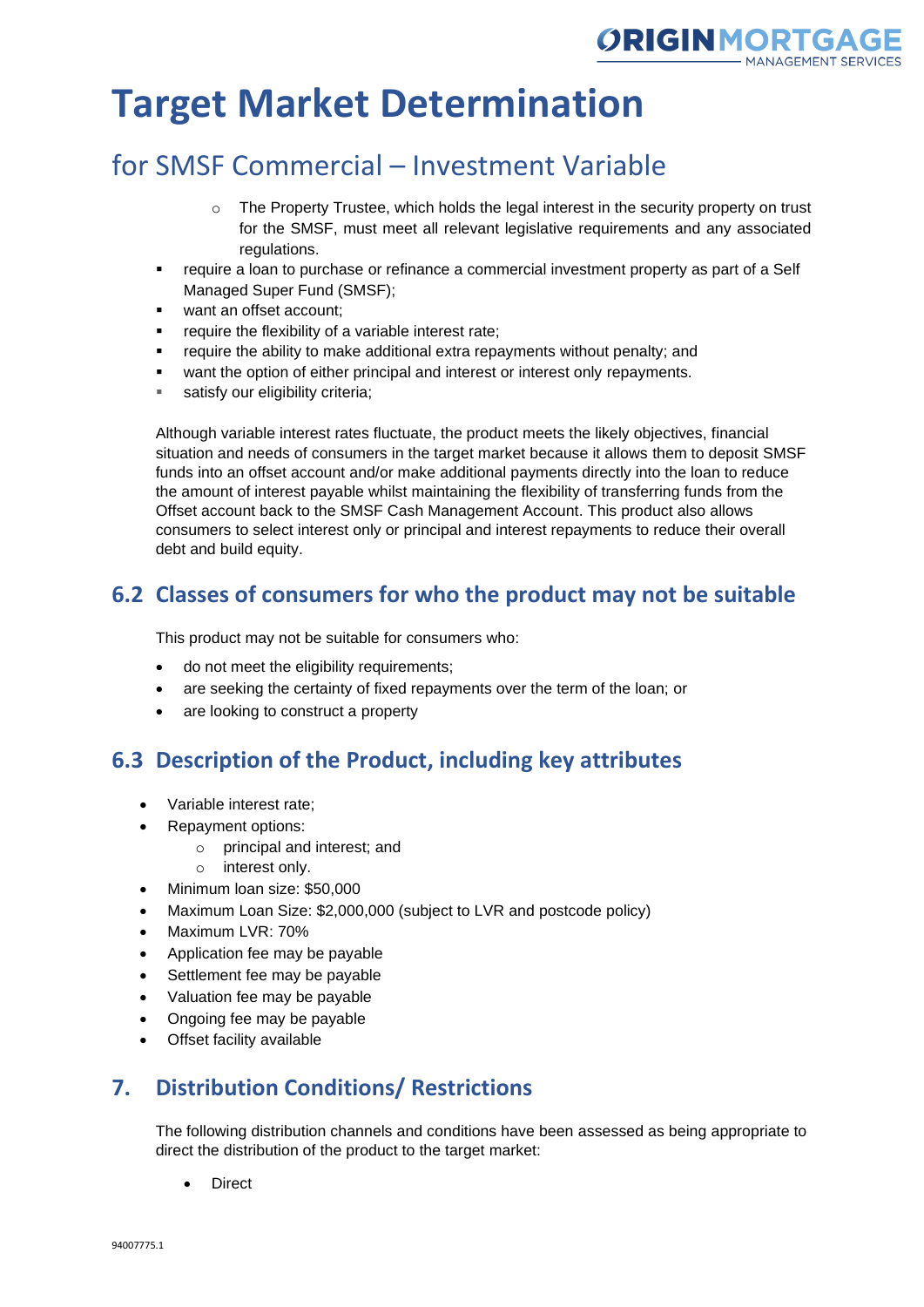

## for SMSF Commercial – Investment Variable

- **Online**
- By phone
- In person (e.g. branch, agency, or premises visit)
- Third party Accredited mortgage brokers subject to Best Interests Duty (BID)

The distribution channels and conditions are appropriate because:

- the product has a wide target market;
- our staff have the necessary training, knowledge and accreditation (if required) to assess whether the consumer is within the target market. All of our staff must continually satisfy annual compliance reviews.
- we rely on existing distributors, methods, controls and supervision already in place;
- our approval system has checks and controls in place to flag applicants who may be outside the target market; and
- accredited mortgage brokers are subject to a higher duty under BID to ensure that the product is in the best interests of the particular consumer.

### **8. TMD Reviews**

We will review this TMD as follows:

| Initial review  | Within 12 months of the date of this TMD                                                                                                                                                                                                                                                                                                                                                                                                                                                                                                                                                   |
|-----------------|--------------------------------------------------------------------------------------------------------------------------------------------------------------------------------------------------------------------------------------------------------------------------------------------------------------------------------------------------------------------------------------------------------------------------------------------------------------------------------------------------------------------------------------------------------------------------------------------|
| Periodic review | Each year on the anniversary of this TMD.                                                                                                                                                                                                                                                                                                                                                                                                                                                                                                                                                  |
| Review triggers | Specific events will prompt Columbus to review this TMD, which<br>includes:<br>A significant dealing of the product to consumers outside the<br>target market occurs;<br>A significant number of complaints are received from<br>customers in relation to the product;<br>A significant number of defaults occur;<br>A significant breach has occurred in connection with the<br>issuing and distribution of this product; and<br>A significant number of late repayments are being recorded;<br>A material change is made to this product.<br>Unexpected early stage arrears are detected |

If a review trigger occurs, we will complete a review of the TMD within ten business days. Meanwhile, we will cease to offer this product to our customers until our TMD review concludes and any necessary changes to the product or TMD, including distribution methods, are made.

## **9. Monitoring and reporting of this TMD**

The following data must be provided to us by any person who engages in retail product distribution conduct in relation to this product:

|  | Type of information | <b>Description</b> | <b>Reporting period</b> |
|--|---------------------|--------------------|-------------------------|
|--|---------------------|--------------------|-------------------------|